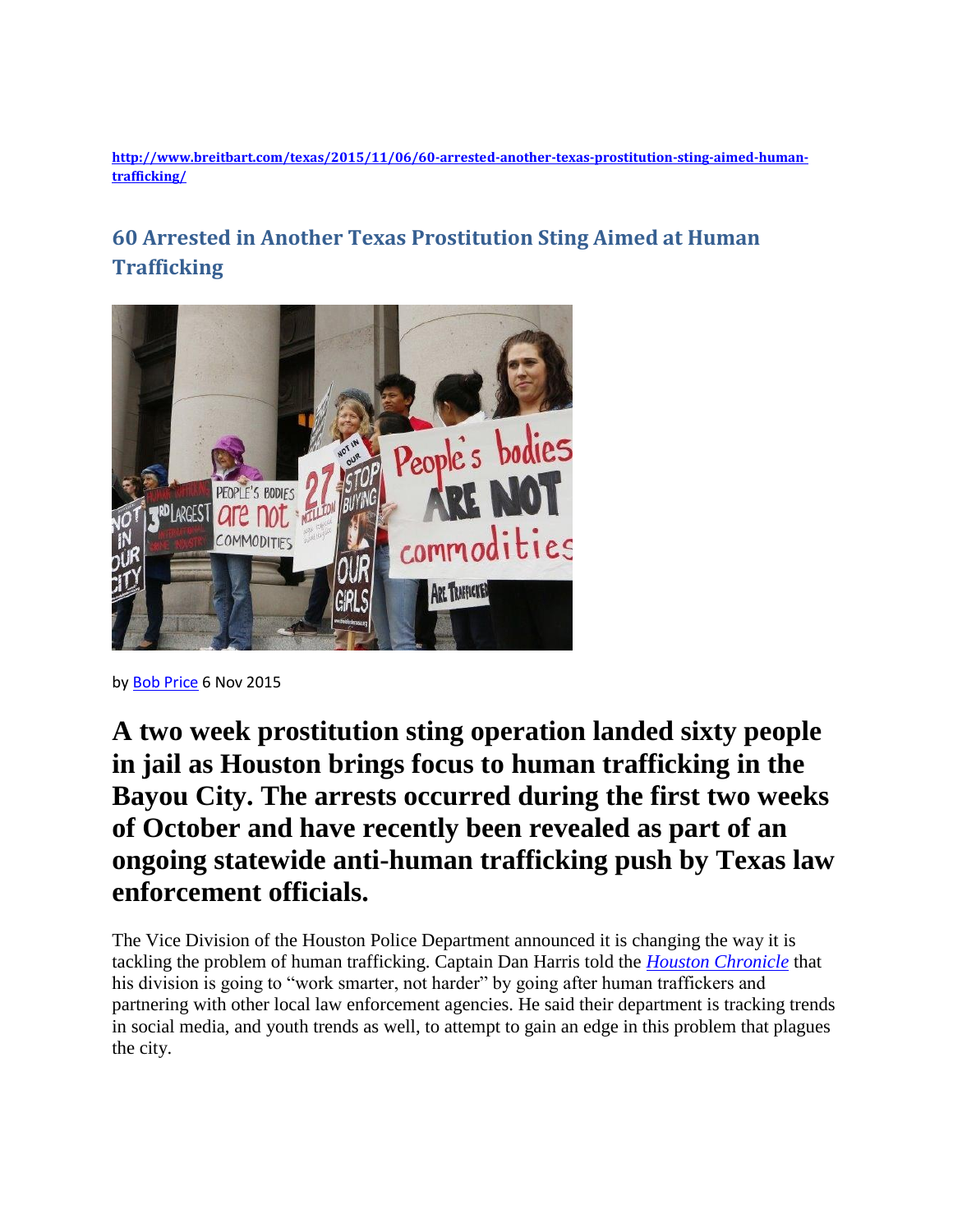The arrests of sixty people in the first half of October represent the results of this effort. Charges range from misdemeanor prostitution, to felony prostitution, to promoting prostitution.

Houston is one of the leading cities in American in regards to sex trafficking and human smuggling. A recent [report](http://www.ilo.org/wcmsp5/groups/public/---ed_norm/---declaration/documents/publication/wcms_244828.pdf) by the International Labor Organization reveals a \$99 billion commercial sexploitation industry. This figure represents two-thirds of a \$150 forced labor market in the U.S.

The arrests in Houston come on the heels of other successful operations across Harris County and its neighboring counties. Recently, the Harris County Sheriff's Office raided a "gentlemen's club" in northwest Houston and arrested twenty-five people on prostitution related charges, the *Chronicle* [reported.](http://www.chron.com/houston/article/Houston-prostitution-bust-reveals-drugs-6582531.php) That bust landed fourteen women and eleven men in the county lockup.

This week, police in Texas City (southeast of Houston) reported the arrests of two women for prostitution and eleven men who were seeking the services of prostitutes, [according to](http://www.chron.com/neighborhood/bayarea/article/13-arrested-in-Texas-City-undercover-6605233.php) another *Chronicle* article. That vice operation was carried out by a task force made up of law enforcement officers from the Texas City Police Department, U.S. Marshall's Service, Chambers County Sheriff's Office, and the League City Police Department.

The Pasadena and Deer Park police departments joined forces to arrest a dozen more people on prostitution related charges in October. This operation targeted online prostitution. The women met undercover officers at a local hotel and were arrested. Each of the women had a male who accompanied them to the hotel and many of those men were also arrested, the *Chronicle* [reported.](http://www.chron.com/news/houston-texas/article/Women-arrested-at-motel-in-Pasadena-prostitution-6567388.php)

Across Texas, other operations have been carried out to combat human trafficking in the Lone Star State. Breitbart Texas [reported](http://www.breitbart.com/big-government/2015/10/28/anti-sex-trafficking-advocate-arrested-in-texas-prostitution-sting/) last week about operations in Austin and McAllen. The Austin operation landed forty-one people in jail including twenty-eight men and thirteen women. One of the men arrested in this operation was a man who had previously served on the board of a rescue operation aimed at helping women who have been trafficked and forced into prostitution. The McAllen operation landed eleven men and five women in the local jail for prostitution related charges.

In August, Breitbart Texas [reported](http://www.breitbart.com/texas/2015/08/02/dps-arrests-8-alleged-prostitutes-part-of-anti-human-trafficking-operation/) the prostitution arrests of eight women in College Station, Texas (about 95 miles northwest of Houston). No men were arrested in that particular operation. This sting, like the Pasadena operation, was focused on the area of online sexual services advertising. That operation was conducted by the Texas Department of Public Safety.

Also in August, Breitbart Texas' Merrill Hope [reported t](http://www.breitbart.com/texas/2015/08/19/texas-man-accused-of-leading-college-women-into-prostitution/)he arrest in San Antonio of a man who spent six months leading college women into prostitution. The San Antonio man, Steven Sumlin, allegedly lured women from several Texas cities into prostitution. Sumlin allegedly promised the women hundreds or thousands of dollars a day, Hope wrote. Officials say he also used intimidation and force to keep them working for him according to police said that once the women were employed.